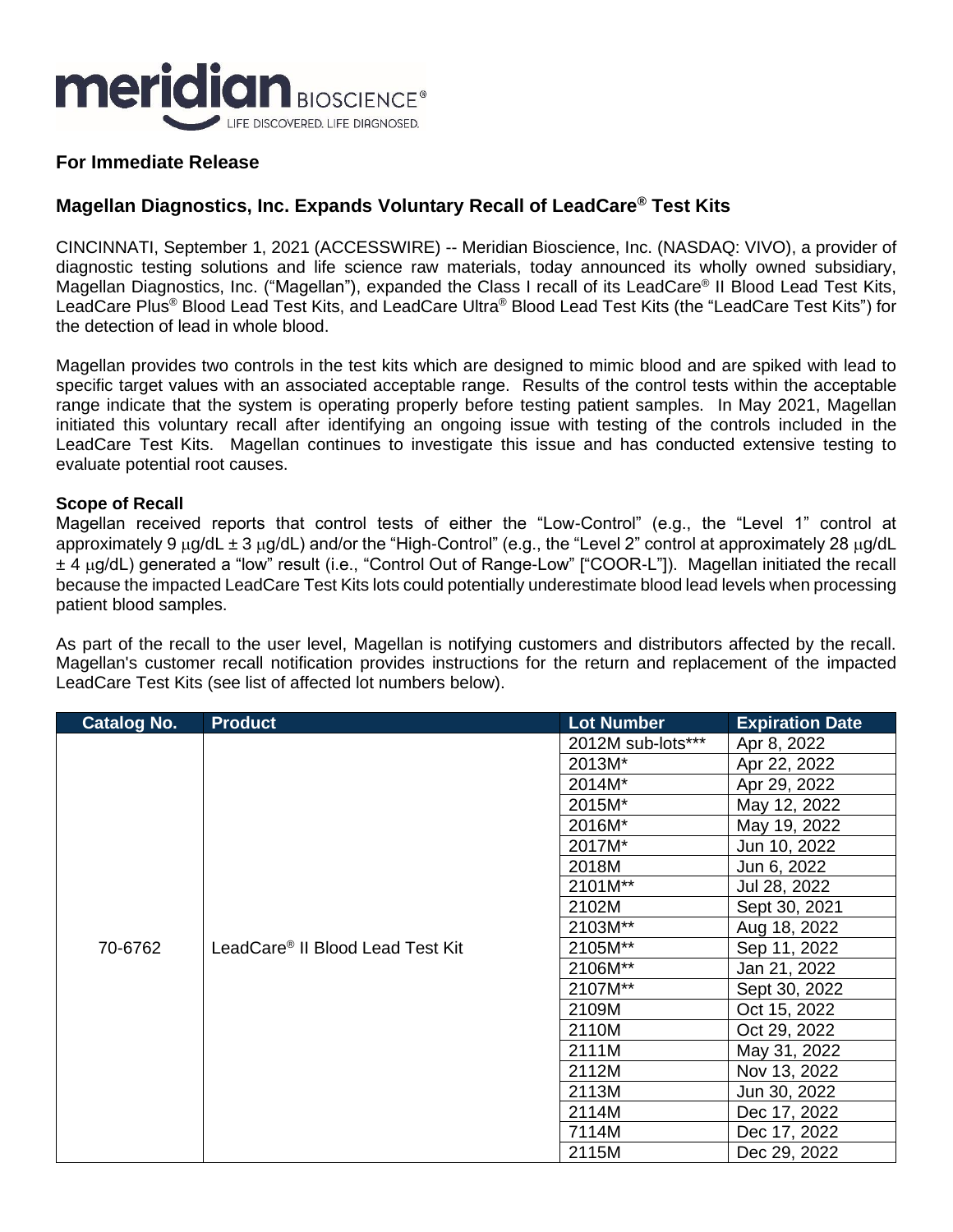| 82-0004<br>70-8098 | LeadCare Plus <sup>®</sup> Blood Lead Test Kit<br>LeadCare Ultra® Blood Lead Test Kit | 2011MU*  | Mar 25, 2022 |
|--------------------|---------------------------------------------------------------------------------------|----------|--------------|
|                    |                                                                                       | 2104MU** | Aug 25, 2022 |
|                    |                                                                                       | 2108MU** | Mar 31, 2022 |

\* Lots previously included in the recall initiated on May 7, 2021

\*\* Lots previously included in the recall initiated on June 11, 2021

\*\*\* Only the following sub-lots of lot 2012M are included in the recall: -08, -09, -10, -11, -12, -13, and -14

#### **Magellan recommends the following:**

- Customers should discontinue use of all LeadCare Test Kits lots identified as part of the recall and quarantine remaining inventory.
- Distributors should stop distribution of all LeadCare Test Kits lots identified as part of the recall, review current inventory and quarantine any remaining stock.
- Health Care Providers should evaluate patient test results that were generated with all recalled lots.
	- $\circ$  Suspect results should be confirmed with an alternative lead testing option, such as those using Inductively Coupled Plasma Mass Spectrometry (ICP-MS) or Graphite Furnace Atomic Absorption Spectroscopy (GFAAS) at a high complexity, CLIA-certified, reference laboratory.
	- o See CDC's recommended actions based on blood lead level: <https://www.cdc.gov/nceh/lead/advisory/acclpp/actions-blls.htm>
- Promptly complete and return the Customer Notification Form in the Urgent Medical Device Recall letter to [LeadCareSupport@magellandx.com](mailto:LeadCareSupport@magellandx.com?subject=LeadCare%20Recall) or FAX to (978) 600-1480. Complete this form even if you have no remaining inventory. These forms are also available on Magellan's COOR-L recall webpage: <https://www.magellandx.com/resources/leadcare-test-kit-controls-out-of-range-low-coor-lo-recall/>
- After the form has been submitted, contact Magellan Technical Support 1-800-275-0102 to obtain a FedEx label to return any remaining inventory to Magellan and receive replacement product when available.

Product distribution has been paused until further notice and replacement product is currently unavailable. Magellan continues to investigate the root cause of the COOR-LO failure mode and is working diligently to find a solution to resume shipments/replacements as quickly as possible. If you have questions about this recall, please contact Magellan's LeadCare® Product Support Team at 1-800-275-0102, or email at [LeadCareSupport@magellandx.com.](mailto:LeadCareSupport@magellandx.com?subject=LeadCare%20Recall)

The U.S. Food and Drug Administration ("FDA") has been notified of this recall.

### **FDA MedWatch Reporting**

Adverse reactions/events or product concerns may also be reported to FDA's MedWatch online voluntary reporting system.

- Complete and submit the report Online: [www.fda.gov/medwatch/report.htm](http://www.fda.gov/medwatch/report.htm)
- Regular Mail or Fax: Download form [www.fda.gov/MedWatch/getforms.htm](http://www.fda.gov/MedWatch/getforms.htm) or call 1-800-332-1088 to request a reporting form, then complete and return to the address on the pre-addressed form or submit by fax to 1-800-FDA-0178.

### **About Meridian Bioscience, Inc.**

Meridian is a fully integrated life science company that develops, manufactures, markets, and distributes a broad range of innovative diagnostic products. We are dedicated to developing and delivering better solutions that give answers with speed, accuracy and simplicity that are redefining the possibilities of life from discovery to diagnosis. Through discovery and development, we provide critical life science raw materials used in immunological and molecular tests for human, animal, plant, and environmental applications. Through diagnosis, we provide diagnostic solutions in areas including gastrointestinal and upper respiratory infections and blood lead level testing. We build relationships and provide solutions to hospitals, reference laboratories, research centers, veterinary testing centers, physician offices, diagnostics manufacturers, and biotech companies in more than 70 countries around the world.